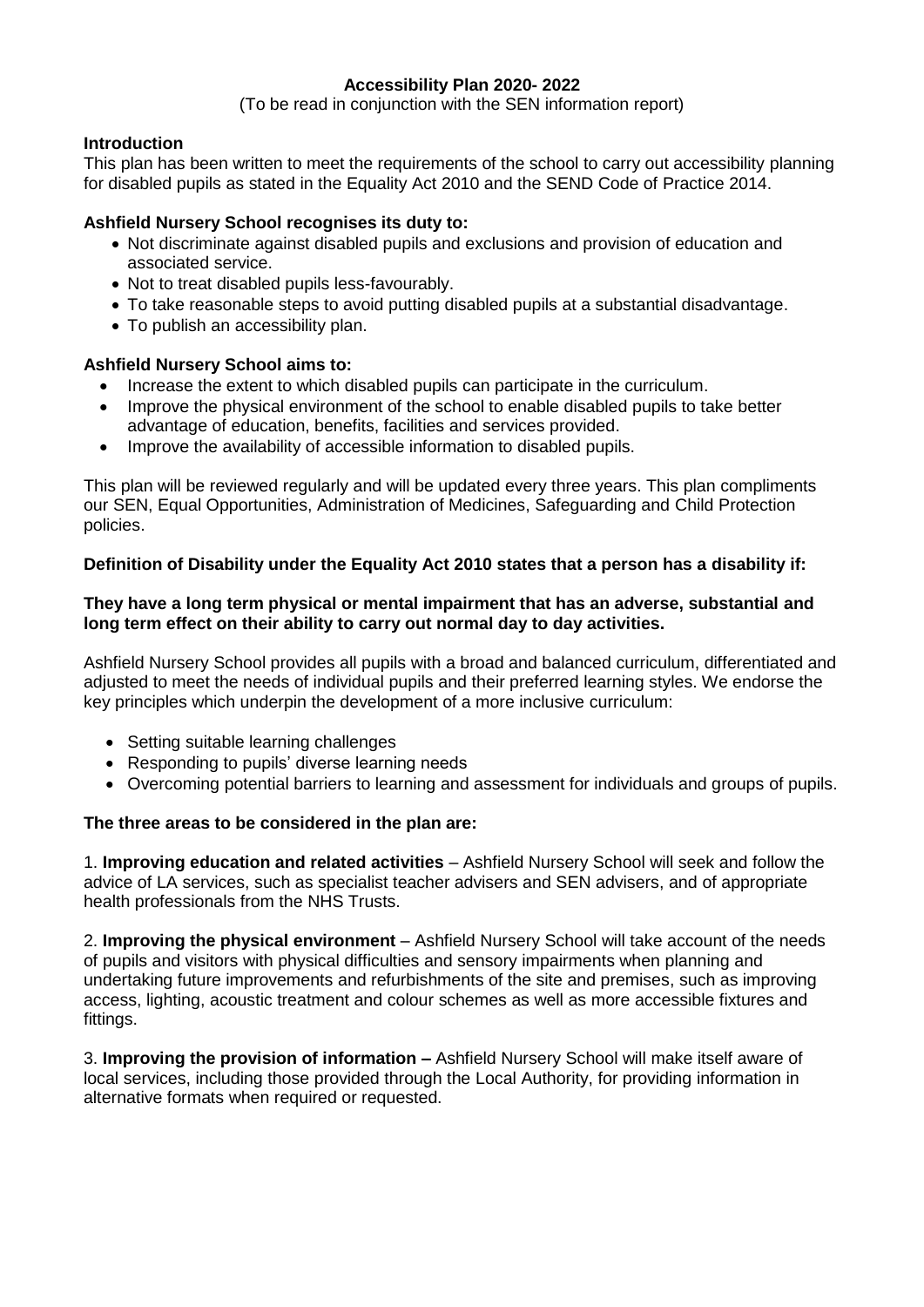# **Contextual information**

Ashfield Nursery School strives to be a highly inclusive school, it is a Grade II listed building which is over two floors. Children with physical disabilities are placed in the two downstairs classrooms and appropriate measures are put in place to access the outside learning environment which supports both physical and sensory development. Toilets are accessible around the building and disabled toilet is located on the ground floor.

The school can be accessed through a disabled ramped entrance.

### **Information about the school's disabled population**

Over time the school has had a range of pupils with some kind of impairment. Some children have moderate and specific learning difficulties, visual impairment and social communication difficulties.

Home visits are undertaken for all children beginning nursery and if any children have additional needs the SENCO will contact the LA and health advisers for support and guidance.

All staff hold current first aid qualification and can administer an epipen. When a child is admitted with a medical condition, relevant training is sought by the SENCo and a medical plan is put into place. These plans are drafted in partnership with parents or carers and health professionals.

As a small school all staff aim to know all of the children and their families. Transition meetings are held between Primary Schools each year. A thorough system of reviews takes place for children on the SEN register and those who have disabilities and medication use, is discussed with parents and professionals where needed. Where children have significant health problems, all appropriate adults are informed and photos are displayed on the class notice board and/or kitchen wall to highlight a food allergy.

#### **How appropriate is the current provision?**

Staff are highly aware by effective communication of the issues faced by our pupils and act to resolve them, e.g. adapting the timetable, lesson content and presentation of resources to ensure better accessibility, planning visits and clubs which are inclusive. Regular CPD addresses the inclusion agenda.

#### **Provision in an emergency**

If a child has a specific need then an evacuation plan will be developed with a named adult(s) responsible for their evacuation in an emergency. There are regular evacuation practises.

#### **Recent projects to improve the physical environment have included:**

Grounds have been improved to support outdoor play for all children